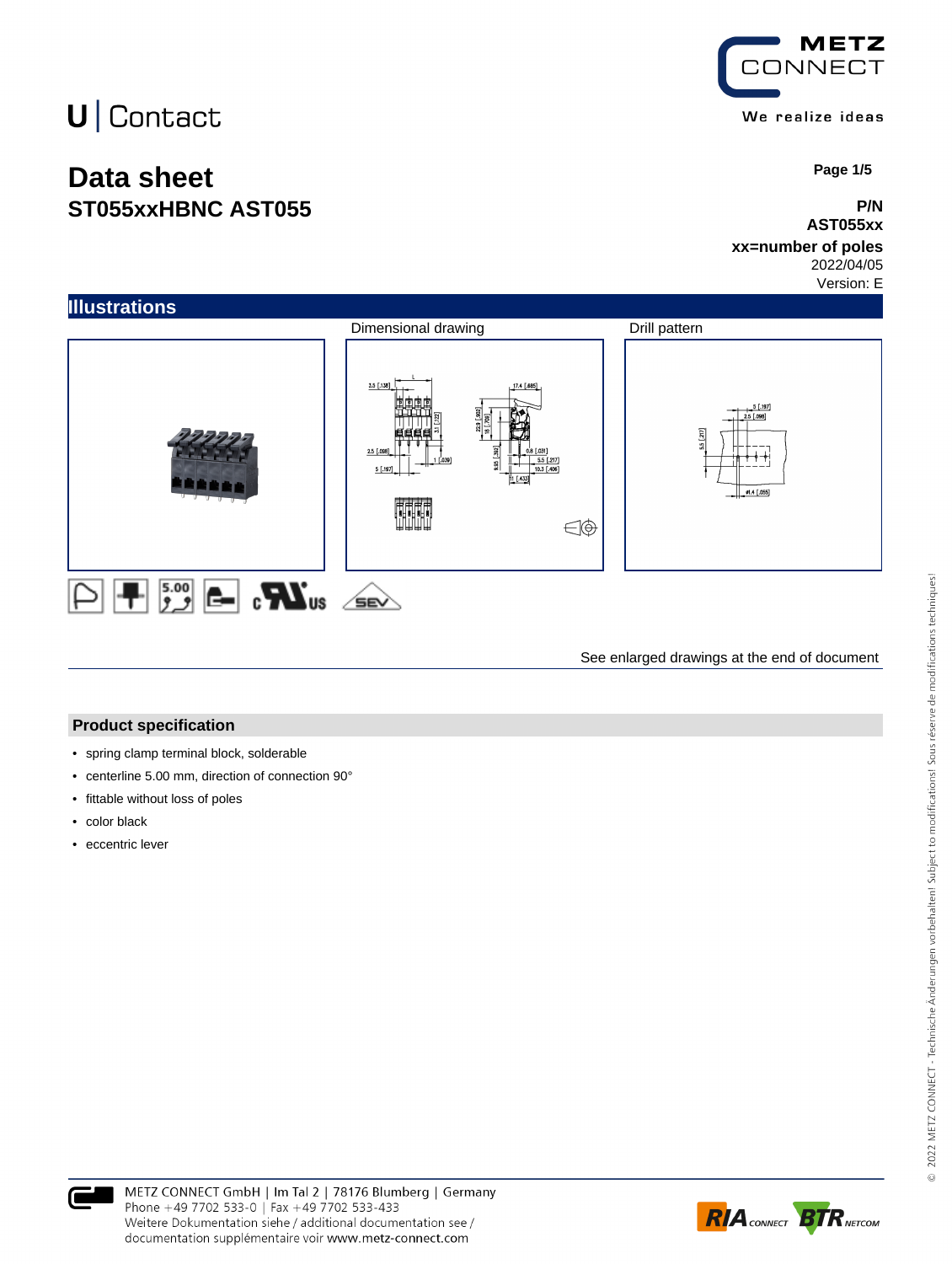### **Data sheet ST055xxHBNC AST055**



 **Page 2/5**

#### **P/N AST055xx**

#### **xx=number of poles**

2022/04/05 Version: E

| <b>Technical Data</b> |  |
|-----------------------|--|
|                       |  |

| <b>General Data</b>          |                                                              |                |                |
|------------------------------|--------------------------------------------------------------|----------------|----------------|
| Solder pin length            | $3.1 \text{ mm}$                                             |                |                |
| min. number of poles         | $\overline{1}$                                               |                |                |
| max. number of poles         | 24                                                           |                |                |
| Insulating material class    | CTI 600                                                      |                |                |
| clearance/creepage dist.     | 4 mm                                                         |                |                |
| Protection category          | IP20                                                         |                |                |
| Min. insul. strip length     | 6 <sub>mm</sub>                                              |                |                |
| <b>Rated current</b>         | 20A                                                          |                |                |
| Overvoltage category         | Ш                                                            | Ш              | Ш              |
| Pollution degree             | $\overline{3}$                                               | $\overline{2}$ | $\overline{2}$ |
| Rated voltage                | 160V                                                         | 400 V          | 400 V          |
| Rated test voltage           | $2.5$ kV                                                     | $2.5$ kV       | $2.5$ kV       |
| <b>Terminal data</b>         |                                                              |                |                |
| rat.wiring solid AWGmax      | 0.08 mm <sup>2</sup> - 2.5 mm <sup>2</sup> / AWG 28 - AWG 12 |                |                |
| rat.wiring strand.AWGmax     | 0.08 mm <sup>2</sup> - 2.5 mm <sup>2</sup> / AWG 28 - AWG 12 |                |                |
| <b>Approvals</b>             |                                                              |                |                |
| V/A/AWG<br>US                | $300 / 12 / 28 - 12$                                         |                |                |
| approval UL - File No.       | E121004                                                      |                |                |
| $2.5$ mm <sup>2</sup><br>SEV | 160 V / 2.5 kV / 19 A                                        |                |                |
| <b>Material</b>              |                                                              |                |                |
| insulating material          | <b>PA66</b>                                                  |                |                |
| flammability class           | V <sub>0</sub>                                               |                |                |
| spring material              | Spring steel                                                 |                |                |
| contact material             | CuSn                                                         |                |                |
| Contact surface              | Sn                                                           |                |                |
| Glow-Wire Flammability GWFI  | 960 °C acc. to IEC 60695-2-12                                |                |                |
| Glow-Wire Flammability GWIT  | 775 °C acc. to IEC 60695-2-13                                |                |                |
| <b>REACh</b>                 | compliant                                                    |                |                |
| REACh - substance (SVHC)     | none                                                         |                |                |
| <b>Climatic Data</b>         |                                                              |                |                |
| upper limit temperature      | 105 °C                                                       |                |                |
| lower limit temperature      | $-40 °C$                                                     |                |                |
| qeneral                      |                                                              |                |                |





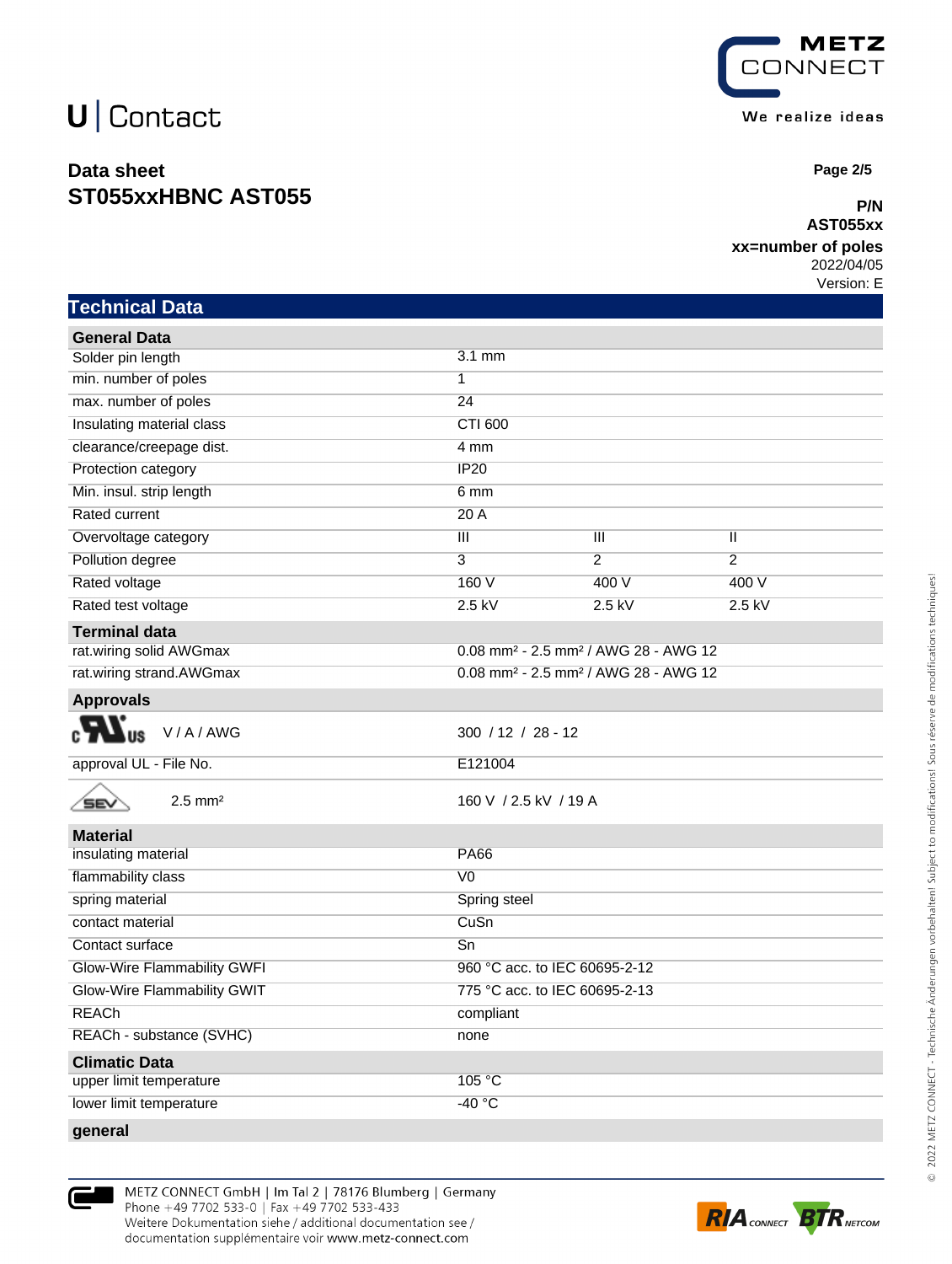### **Data sheet ST055xxHBNC AST055**



We realize ideas

 **Page 3/5**

**P/N AST055xx**

**xx=number of poles** 2022/04/05 Version: E

| <b>Technical Data</b> |                                     |  |
|-----------------------|-------------------------------------|--|
| Tolerance             | ISO 2768 -mH                        |  |
| Solderability         | Acc. to JEDEC JESD22-B102E 245°C/5s |  |



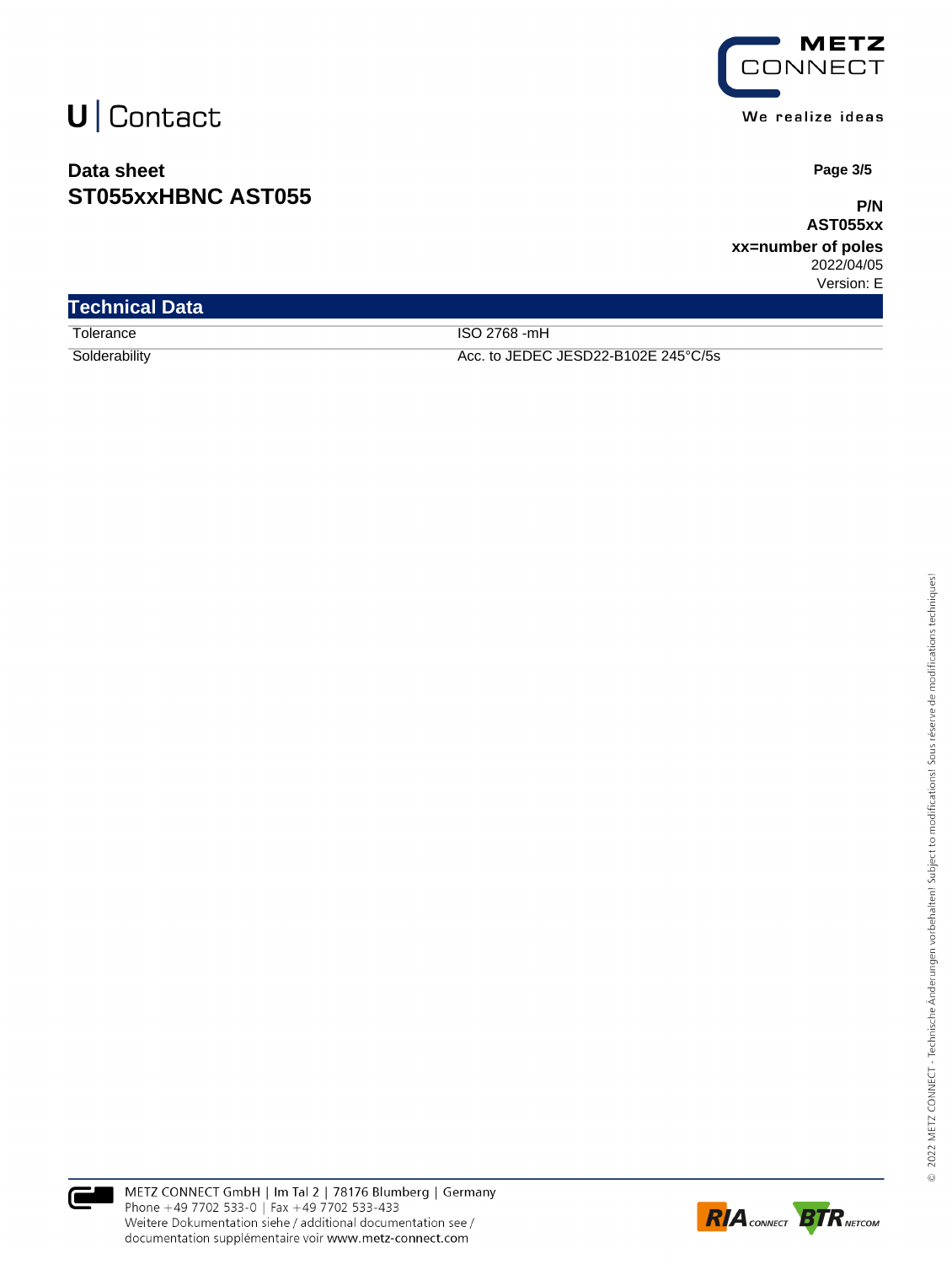### **Data sheet ST055xxHBNC AST055**



 **Page 4/5**

**P/N AST055xx**

**xx=number of poles** 2022/04/05

Version: E



L=(pole size - 1) x centerline  $+5$  mm  $[0.197]$